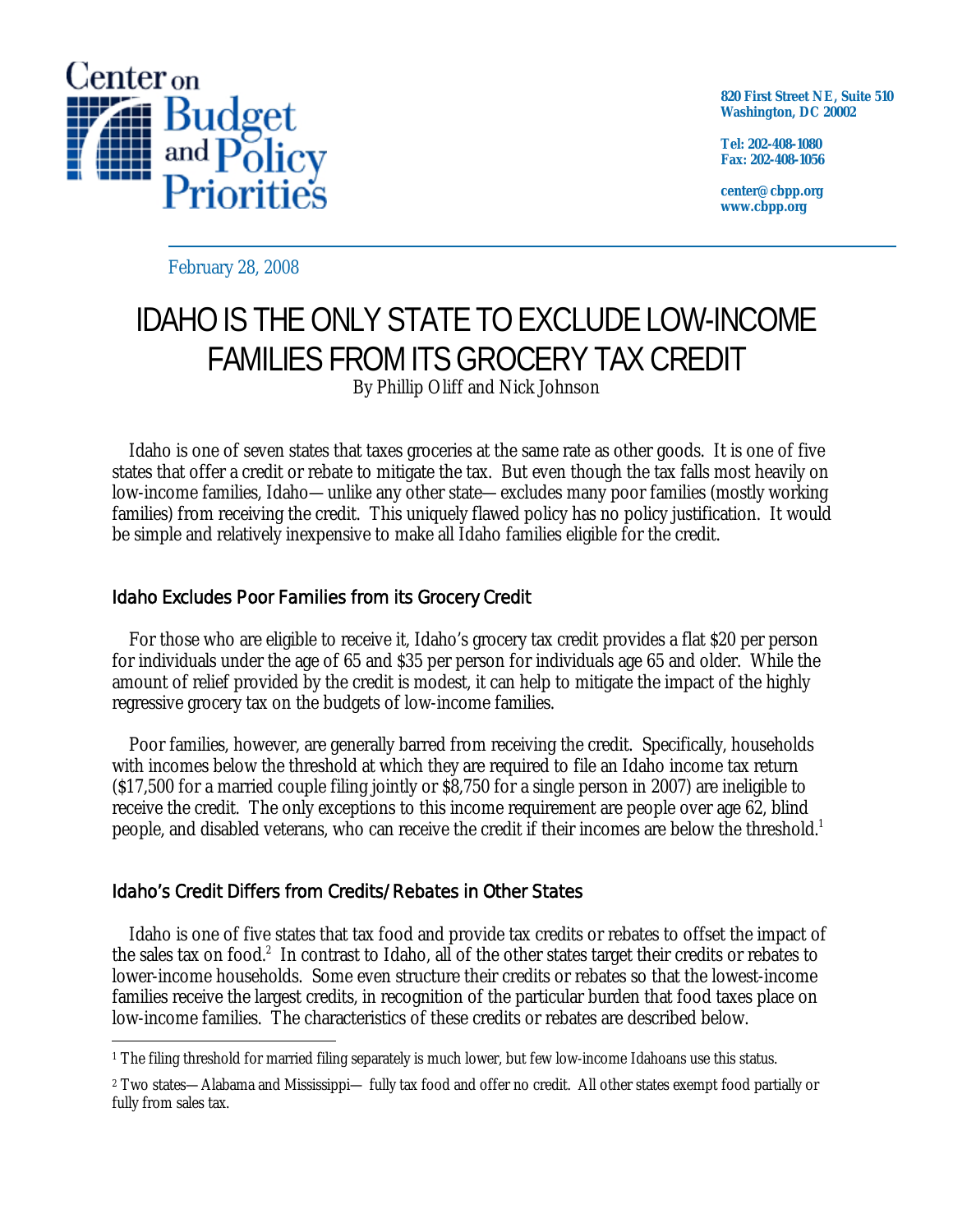**Hawaii:** Hawaii's food tax credit is available to all households with adjusted gross income below \$20,000 through 2007 and below \$50,000 after 2007. The amount of the credit ranges from \$10 to \$35 through 2007 and \$25 to \$85 after 2007, and varies according to income, with lower-income households receiving larger credits.

**Kansas:** Kansas offers a food tax refund to families with children, the elderly and disabled people with qualifying household income less than \$29,700. The amount of relief is \$78 per exemption if qualifying income is less than \$14,850, and \$38 per exemption if qualifying income is between \$14,851 and \$29,700.

**Oklahoma:** Oklahoma provides a food tax credit to families with gross incomes below \$50,000 and to single people and married couples with no dependents with gross incomes below \$20,000. The amount of the credit is a flat \$40 per exemption.<sup>3</sup>

**South Dakota:** South Dakota provides a sales tax on food refund to all households with incomes at or below 150 percent of the federal poverty level (which for a family of four in 2008 equals slightly more than \$30,000). The amount of the credit varies according to family size. For the period spanning July through December of 2007 the average quarterly rebate paid under the program was approximately \$25.4

None of these states requires recipients to have incomes over a certain level, so the credits are fully available to all low-income families. Hawaii, Kansas and Oklahoma administer their food tax credits through the income tax, but families that have incomes too low to meet the filing requirement are allowed to claim the credit anyway, either by filing a tax return or by filing a special form created for this purpose.<sup>5</sup>

#### Who Is Excluded from Receiving Idaho's Credit?

By excluding many low-income families from claiming the credit, Idaho's grocery tax credit excludes the families and individuals who need the credit the most. Low-income families pay a higher percentage of their income in food tax than higher-income families. They are the households that are most likely to have trouble paying their bills or putting food on the table. Many of the households that the credit excludes are working families struggling to make ends meet. In 2006, for example, over 14,000 married Idaho households with at least one working member had income under \$17,500. In that same year over 70 percent of married households in Idaho with income under \$17,500 had at least one working member. Moreover, with the exception of the blind, the

 $\overline{a}$ 3 For a very small percentage of low-income Oklahomans, specifically those receiving Temporary Assistance for Needy Families, the sales tax credit is rolled into their benefit payment rather than being provided directly.

<sup>4</sup> South Dakota's refund is issued quarterly and is based on an estimate of how much sales tax a household spent on food during the quarterly period (using a tax rate of 5.9 percent). When the state calculates the amount that households receiving food stamps spend on food, it subtracts their monthly food stamp benefit from their estimated food stamp expenditure. This is because households do not pay sales tax on purchases made with food stamps.

<sup>5</sup> Note also that many families in Idaho and elsewhere who are not required to file income taxes do so anyway in order to claim refunds of withholding taxes. Under current law in Idaho, such families cannot get the credit, but it would be administratively simple to allow them to do so.